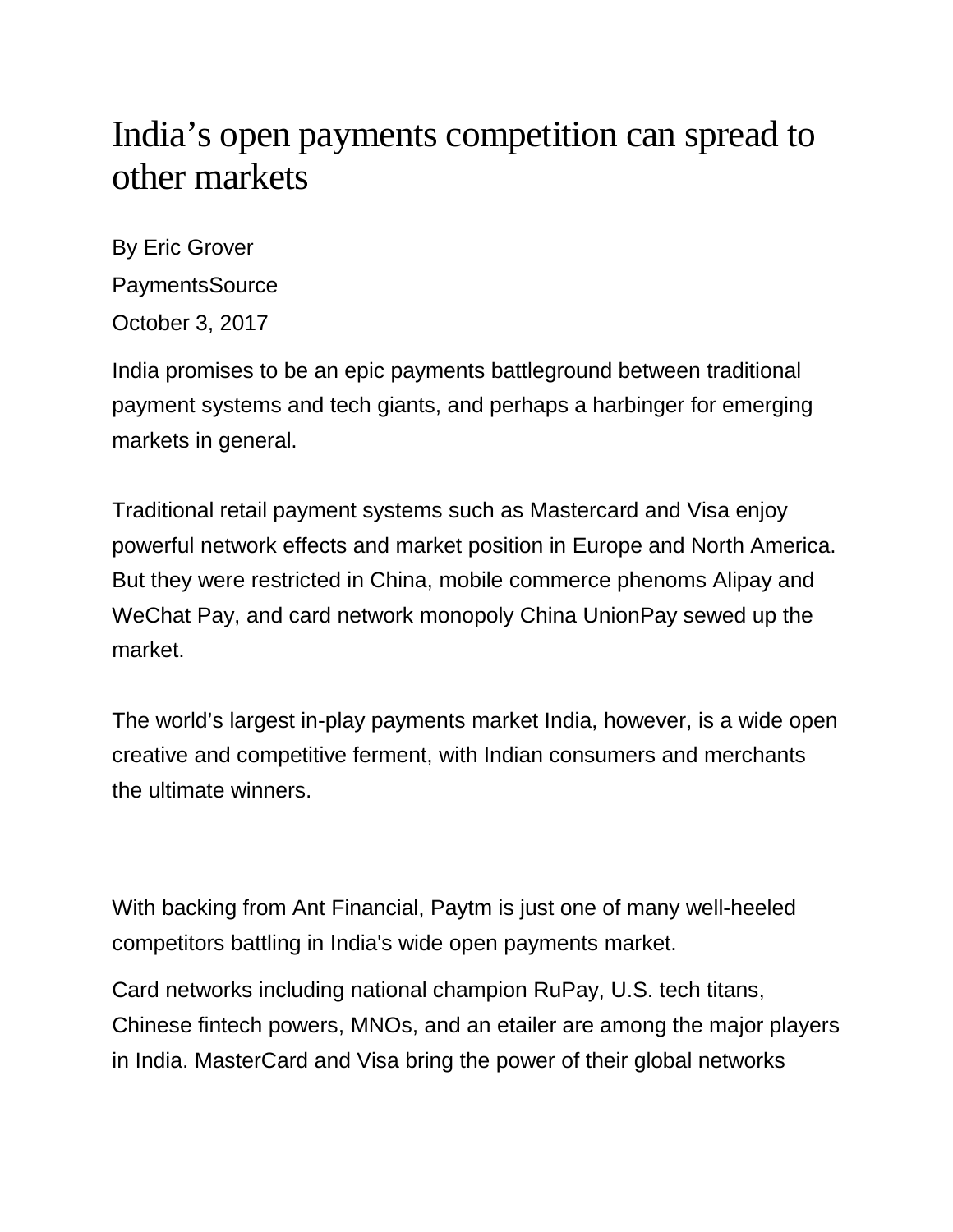tailored to the subcontinent to bear. Unlike in the U.S., they face formidable and nontraditional competitors on near equal footing.

For U.S. tech behemoths, India is irresistible. Like the global payment networks they've largely been boxed out of China. In mature European and North American markets consumers and merchants are well served by existing payment systems and banks. Consequently, American tech titans haven't attempted to build payment networks. Instead they use and facilitate access to existing systems, thereby increasing consumer engagement on and the value of their platforms.

Tech platforms such as Google, Apple, Facebook and Amazon enjoy network effects in markets where the winner takes all or there are only a couple winners. Payments are a critical part of consumers' daily activity. It's not surprising they can then use payments to reinforce their centrality in consumers' lives.

Emerging markets like India, however, are another story. Cash rules. Traditional payment-card systems and banks are relatively weak. The dynamic between traditional payment networks, tech platforms, banks and MNOs is very different.

Google moved. In September the search mammoth introduced Tez, or "fast" in Hindi, a P-to-P and retail payments system, crossing the payments Rubicon. Tez uses banks' National Payments Corporation of India's Unified Payments Interface instantly drawing funds from consumers' accounts. While Google has provided payments since at least 2005 when it launched Checkout, until now it's leveraged existing payment systems.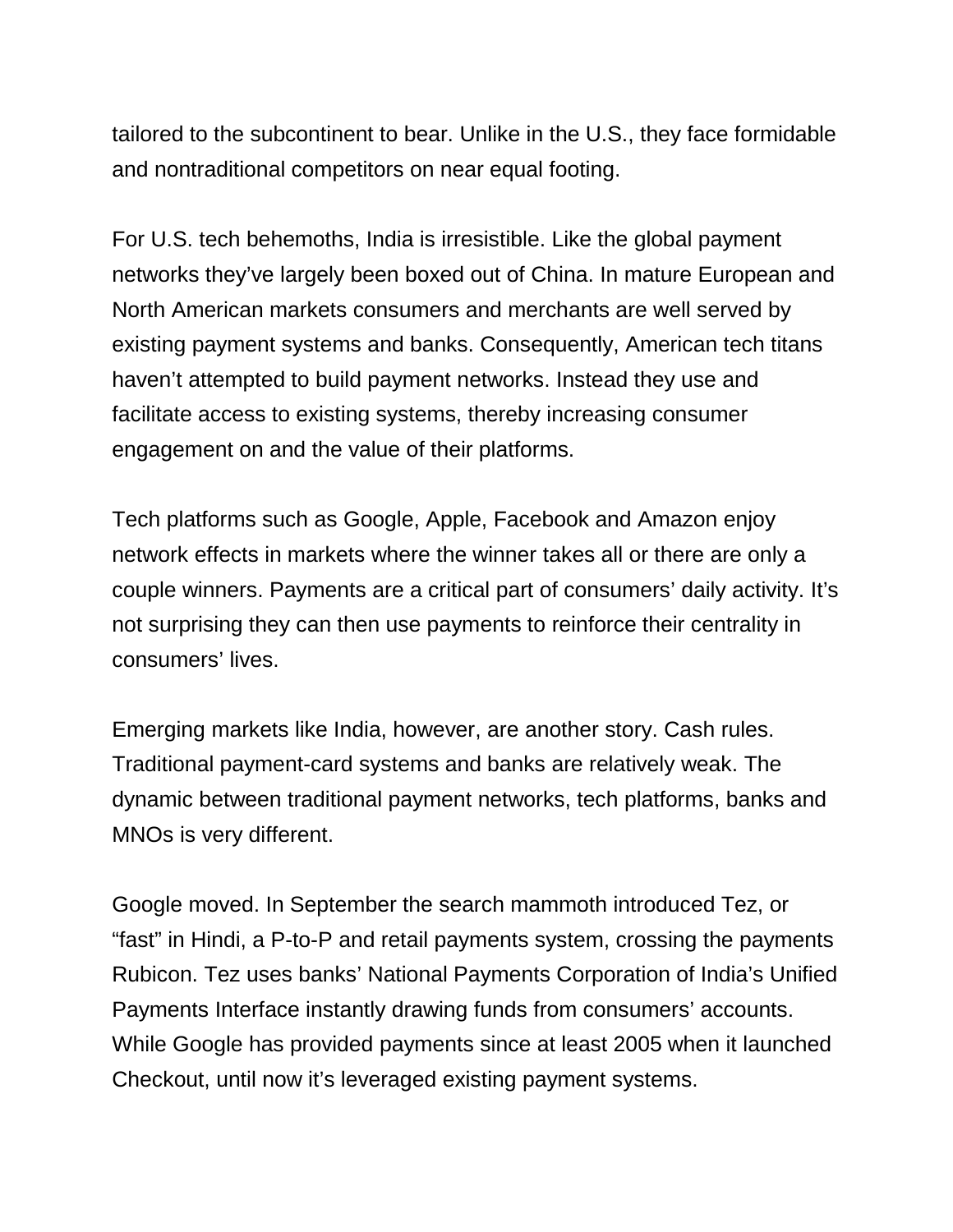Facebook's next. With 200 million active WhatsApp users in India it's going to [launch a payments product embedded in chat,](http://economictimes.indiatimes.com/industry/banking/finance/whatsapp-in-talks-with-sbi-and-npci-for-payments-via-upi/articleshow/59275798.cms) taking a cue from Tencent's enormously successful, with 600 million active users, WeChat Pay. Using payments to more deeply engage its users underscores why the world's leading social network in 2014 poached PayPal chief David Marcus.

The NPCI has its own mobile-UPI app BHIM, primarily supporting P-to-P payments. India's Amazon Flipkart has the other major mobile-UPI app Phonepe, which enjoyed sizzling 800% transaction growth since December. It has 25,000 merchants and focuses on retail payments.

Major social network Facebook offers domestic P-to-P payments, on which it loses money. It's not attempting to make money directly on payments but rather to boost engagement and thereby ad revenue. Acquiring or partnering with Western Union would give Facebook or Google worldwide money-transfer reach.

The world's most valuable company Apple is unlikely to be a factor in India. In China the iPhone is losing share and notwithstanding support from banks and China UnionPay, Apple Pay is nearly irrelevant. In India Apple's position is even weaker.

In the developed world Chinese fintech Garguantuas Ant Financial and Tencent will have difficulty providing more than merchant acceptance for Alipay and WeChat Pay for Chinese tourists and business travelers. In India they're competing for more, through proxies. Alibaba and Ant Financial [own 62% of Paytm,](http://economictimes.indiatimes.com/small-biz/money/alibaba-to-hike-stake-in-paytms-marketplace-for-177-million/articleshow/57428717.cms) a high-growth Indian digital wallet and payment network with 225 million active users and 5 million merchants.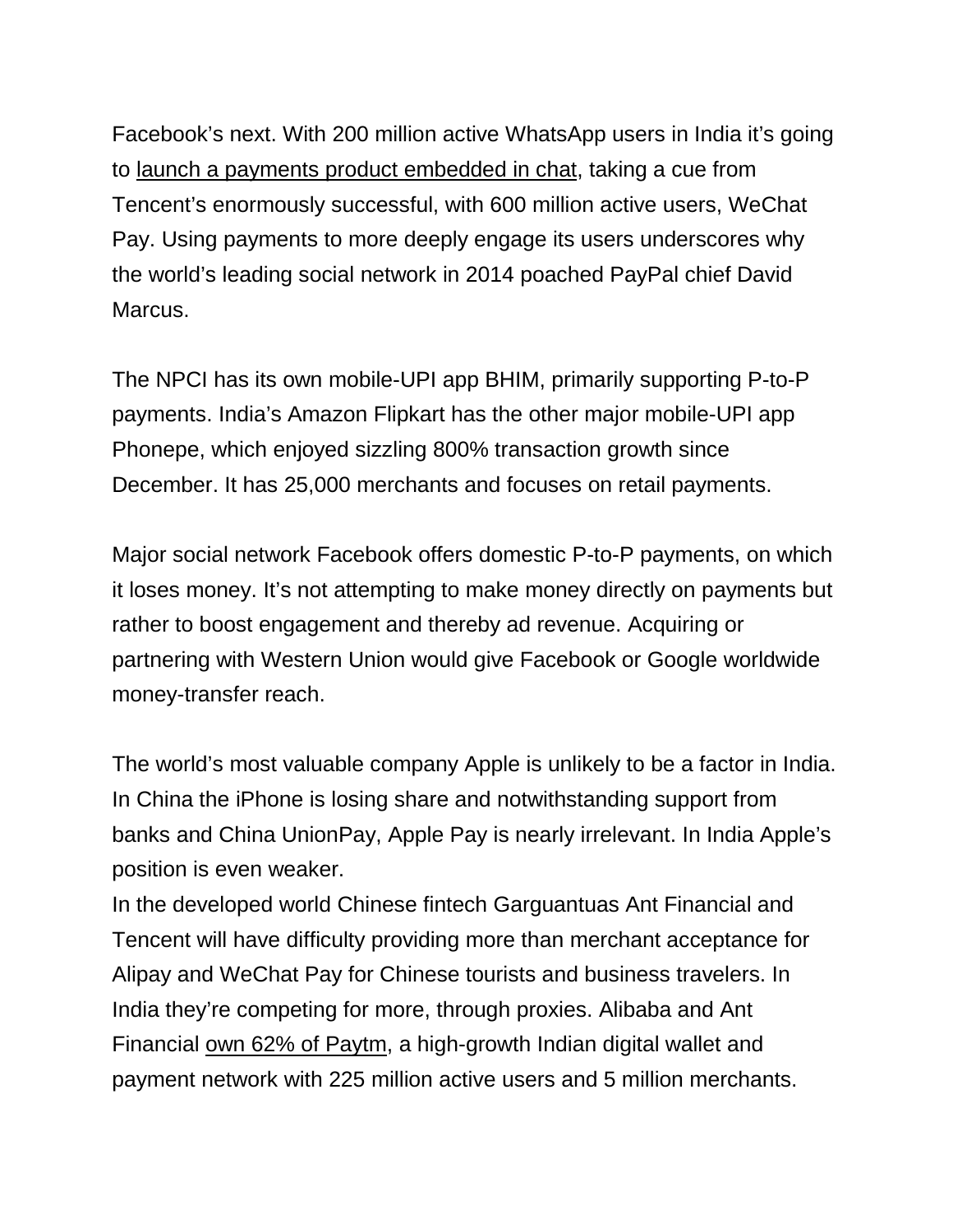Leveraging MoneyGram's network, Ant Financial could enable its portfolio company Paytm to provide global money transfer.

The NPCI, Mastercard, RuPay and Visa are supporting a new QR-code standard in response to Paytm.

Fast on Alipay's heels, Tencent led a \$175 million D funding round in which India's leading mobile network operator Bharti also participated, for Hike, a chat service with a 100 million registered users. It's very much like and attempting to emulate WeChat's ecosystem in China. In June Hike launched its payment system.

Vodafone is India's second largest MNO. Its M-Pesa is the poster boy of a successful emerging market payment system, the leading payment network in Kenya and active in 10 other emerging market including India. India is a bigger prize than all the rest combined. Active in India since 2013, earlier this year M-Pesa rolled out M-Pesa Pay for merchants. But M-Pesa faces longer odds on the subcontinent than in sub Saharan Africa. Number four MNO Airtel has Airtel Money.

By 2024 India [is forecast to become the world's most populous](https://qz.com/1051533/india-is-unprepared-for-a-near-future-when-it-will-be-the-worlds-most-populous-country/)  [country.](https://qz.com/1051533/india-is-unprepared-for-a-near-future-when-it-will-be-the-worlds-most-populous-country/) With more aggressive economic liberalization – think Hong Kong, which the Wall Street Journal and Heritage Foundation's Index of [Economic Freedom rates the world's economically freest country,](http://www.heritage.org/index/) but with more than 1.3 billion people.

Ultimately it could be the world's biggest payments market as well. And, competition between card networks, tech titans Facebook and Google,